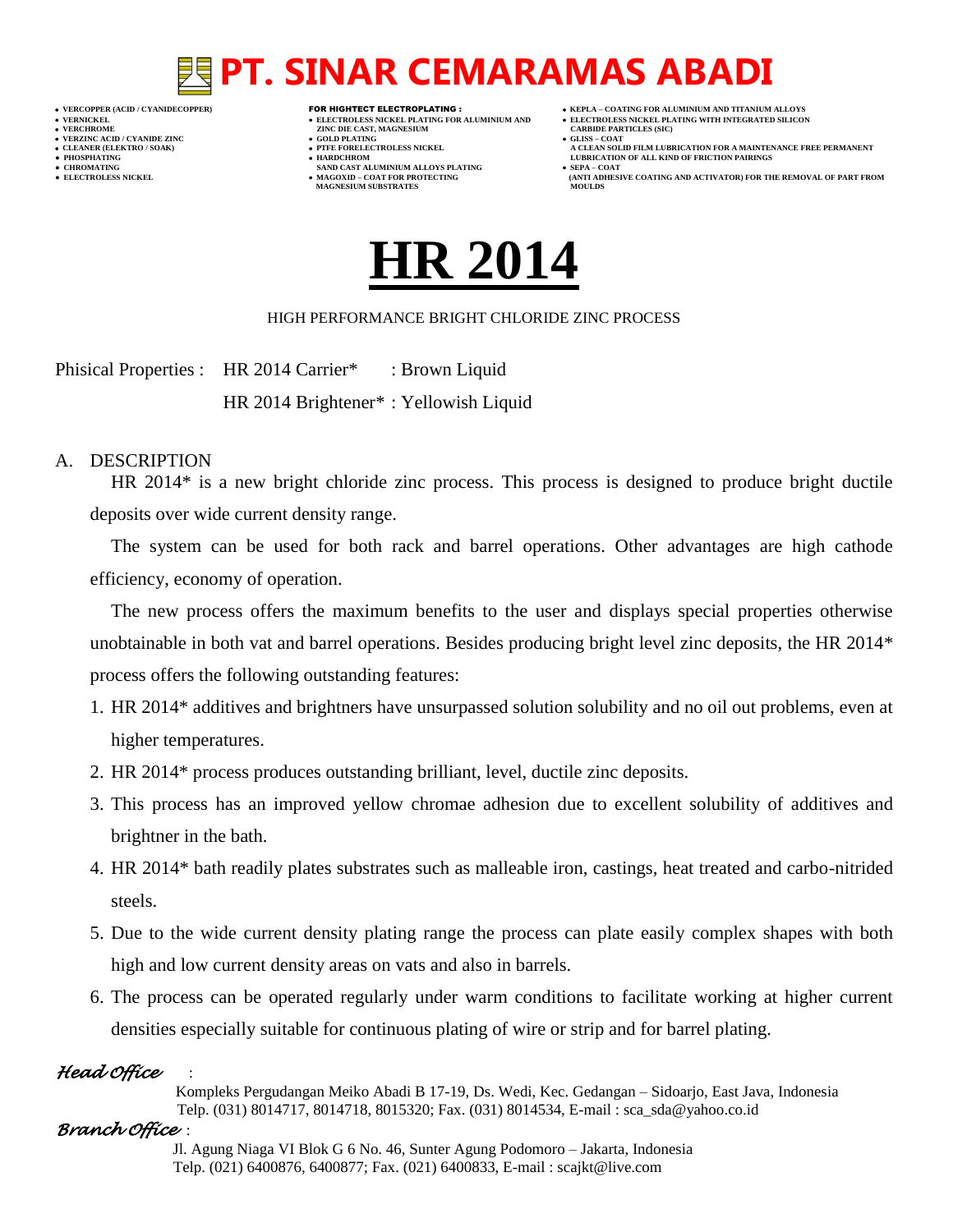- 
- 
- 

- **VERCHROMES NICKEL PLATING FOR ALUMINIUM AND**<br> **VELECTROLES NICKEL PLATING FOR ALUMINIUM AND**<br> **VERCHROMES (SILB)**<br> **CARBIDE PARTING**<br> **CARBIDE PARTING**
- **v GOLD PLATING**<br>**• PTFE FORELECTROLESS NICKEL**
- 
- **● CHROMATING SAND CAST ALUMINIUM ALLOYS PLATING SEPA – COAT MAGNESIUM SUBSTRATES MOULDS**
- **VERCOPPER (ACID / CYANIDECOPPER)** FOR HIGHTECT ELECTROPLATING :  **KEPLA – COATING FOR ALUMINIUM AND TITANIUM ALLOYS**
	-
	-
- **VERNICKEL ELECTROLESS NICKEL PLATING FOR ALUMINIUM AND ELECTROLESS NICKEL PLATING WITH INTEGRATED SILICON CLEANER (ELEKTRO / SOAK) PTFE FORELECTROLESS NICKEL A CLEAN SOLID FILM LUBRICATION FOR A MAINTENANCE FREE PERMANENT**
- **PHOSPHATING HARDCHROM LUBRICATION OF ALL KIND OF FRICTION PAIRINGS • SEPA – COAT**<br> **•** SEPA – COAT FOR COATING AND ACTIVATOR) FOR THE REMOVAL OF PART FROM MOULDS

### B. BATH MAKE – UP :

AMMONIA-BATH :

POTASSIUM-BATH :

| <b>CHEMICALS</b>   | <b>BARREL</b>     | <b>RACK</b>       |
|--------------------|-------------------|-------------------|
| Zinc chloride      | 52.25 $g/l$       | $62.7$ g/l        |
| Ammonium chloride  | $175 \text{ g/l}$ | $200 \text{ g}/1$ |
| HR 2014 Carrier    | 35 ml             | 40 ml             |
| HR 2014 Brightener | $0.4 - 0.6$ ml    | $0.4 - 0.6$ ml    |

| <b>CHEMICALS</b>   | <b>BARREL</b>   | <b>RACK</b>             |
|--------------------|-----------------|-------------------------|
| Zinc chloride      | $50 - 70$ g/l   | $80 \text{ g}/\text{l}$ |
| Potassium chloride | $180 - 240$ g/l | $200 \text{ g/l}$       |
| Boric Acid         | $25$ g/l        | $25$ g/l                |
| HR 2014 Carrier    | $35$ ml         | 40 ml                   |
| HR 2014 Brightener | $0.4 - 0.6$ ml  | $0.4 - 0.6$ ml          |

# C. OPERATING CONDITIONS

| Cathode current density | 1-5 A/sq.dm (Vat $\&$ Barrel)                                |
|-------------------------|--------------------------------------------------------------|
| Anode current density   | $1-3$ A/sq.dm                                                |
| Voltage                 | 1 (Vat); $4 - 9$ (Barrel)                                    |
| pH (electrometric)      | $5.0 - 5.6$                                                  |
| Filtration              | Continuous at least 2 turnover per hour.                     |
| Agitation               | Air agitation recommended. If air agitation is not available |
|                         | solution agitation is recommended.                           |
| Anodes                  | Pure zinc 99.99% special high grade                          |
| Temperature             | $20 - 45$ °C                                                 |

# *Head Office* :

 Kompleks Pergudangan Meiko Abadi B 17-19, Ds. Wedi, Kec. Gedangan – Sidoarjo, East Java, Indonesia Telp. (031) 8014717, 8014718, 8015320; Fax. (031) 8014534, E-mail : sca\_sda@yahoo.co.id

# *Branch Office* :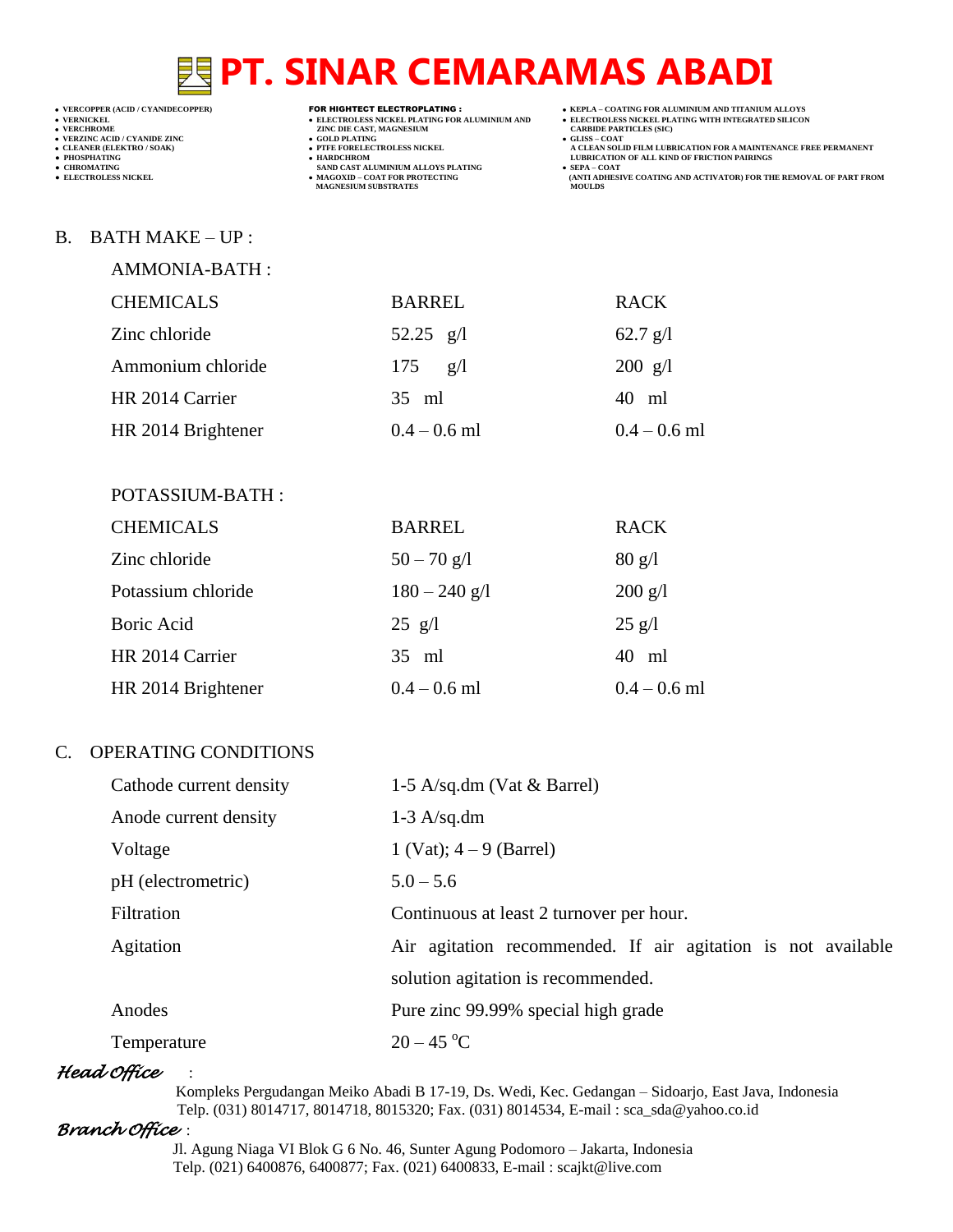- 
- -

- **VERFORM ZINC DIE CAST, MAGNESIUM CARBIDE PARTICLES (SIC)**<br> **CARBIDE PARTING**
- **VERZINC ACID / CYANIDE ZINC GOLD PLATING GLISS – COAT**
	-
- **● CHROMATING SAND CAST ALUMINIUM ALLOYS PLATING SEPA – COAT • MAGOXID – COAT FOR PROTECTING<br>MAGNESIUM SUBSTRATES**
- **VERCOPPER (ACID / CYANIDECOPPER)** FOR HIGHTECT ELECTROPLATING :  **KEPLA – COATING FOR ALUMINIUM AND TITANIUM ALLOYS**
- **VERNICKEL ELECTROLESS NICKEL PLATING FOR ALUMINIUM AND ELECTROLESS NICKEL PLATING WITH INTEGRATED SILICON**
	-
- **CLEANER (ELEKTRO / SOAK) PTFE FORELECTROLESS NICKEL A CLEAN SOLID FILM LUBRICATION FOR A MAINTENANCE FREE PERMANENT ● PHOSPHATING HARDCHROM LUBRICATION OF ALL KIND OF FRICTION PAIRINGS** 
	- **ELECTROLESS AND ACTIVATOR) FOR THE REMOVAL OF PART FROM (ANTI ADHESIVE COATING AND ACTIVATOR) FOR THE REMOVAL OF PART FROM <b>MOULDS**

### D. CHEMICAL COMPOSITION

| <b>CHEMICALS</b> | RACK.              | BARREL             |
|------------------|--------------------|--------------------|
| Zinc metal       | $28.0 - 32.0$ gm/l | $20.0 - 24.0$ gm/l |
| Total chloride   | $130 - 140$ gm/l   | $120 - 135$ gm/l   |

### E. FUNCTION OF SOLUTION COMPONENTS

1. Zinc metal

The recommended range should be maintained in order to get desired optimum results. Weekly analysis of zinc metal concentrations should be made and the necessary daily additions to be done based on this analysis.

Low consentration of zinc causes burning at high current density areas. High consentrations o zinc will reduce the brightness in low current density areas. To overcome this HR 2014 Carrier\* and HR 2014 Brightener\* is to be added to improve the low current density range.

2. Total chloride

Routine analysis and daily additions are necessary to maintain the total chloride within the recommended range.

3. HR 2014 Carrier\*

HR 2014 Carrier\* is normally consumed by drag-out, the addition should be made based upon the Hull-cell test. Low consentration of HR 2014 Carrier\* can cause dark film on the plated components, dull plating in high current density areas, and may result in clouding of the plating solution. Higher consentration of HR 2014 Carrier\* may reduce the overall brightness and thus increase the consumption of HR 2014 brightener\* to get the desired results.

# *Head Office* :

 Kompleks Pergudangan Meiko Abadi B 17-19, Ds. Wedi, Kec. Gedangan – Sidoarjo, East Java, Indonesia Telp. (031) 8014717, 8014718, 8015320; Fax. (031) 8014534, E-mail : sca\_sda@yahoo.co.id

### *Branch Office* :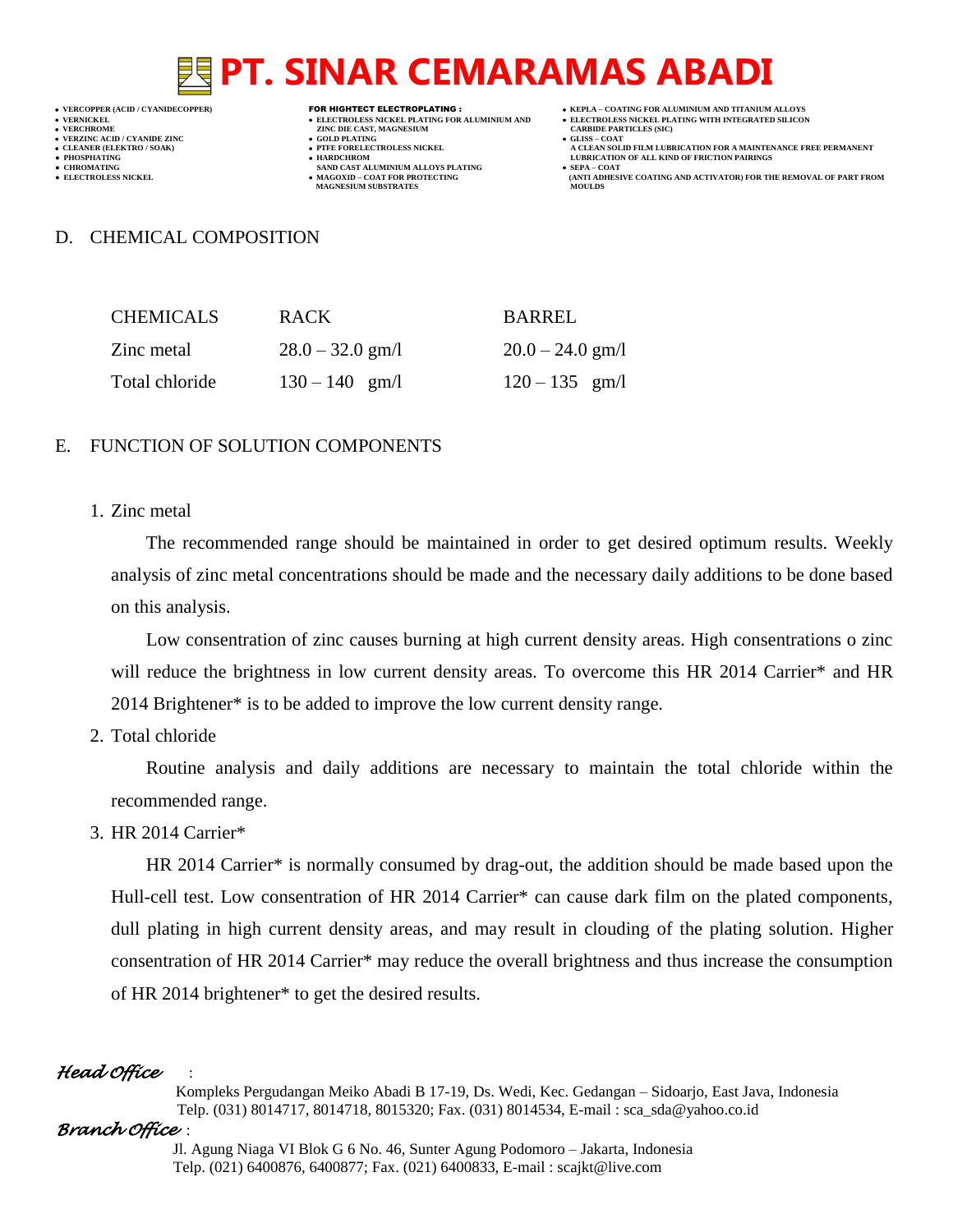**VERNICKEL ELECTROLESS NICKEL PLATING FOR ALUMINIUM AND ELECTROLESS NICKEL PLATING WITH INTEGRATED SILICON VERZINC ACID / CYANIDE ZINC GOLD PLATING GLISS – COAT ● PHOSPHATING HARDCHROM LUBRICATION OF ALL KIND OF FRICTION PAIRINGS • CHROMATING • CHROMATING • CHROMATING • CHROMATING • CHROMATING • CHROMATING • MAGOXID** – **COAT FOR PROTECTING** 

- **VERFORM ZINC DIE CAST, MAGNESIUM CARBIDE PARTICLES (SIC)**<br> **CARBIDE PARTING**
- 
- 
- **MAGNESIUM SUBSTRATES**
- **VERCOPPER (ACID / CYANIDECOPPER)** FOR HIGHTECT ELECTROPLATING :  **KEPLA – COATING FOR ALUMINIUM AND TITANIUM ALLOYS**
	-
- **CLEANER (ELEKTRO / SOAK) PTFE FORELECTROLESS NICKEL A CLEAN SOLID FILM LUBRICATION FOR A MAINTENANCE FREE PERMANENT**
	- **ELECTROLESS AND ACTIVATOR) FOR THE REMOVAL OF PART FROM (ANTI ADHESIVE COATING AND ACTIVATOR) FOR THE REMOVAL OF PART FROM <b>MOULDS**

4. HR 2014 Brightener\*

This is mainly responsible for getting the overall brightness and this gives the desired results in combination with HR 2014 Carrier\*. Addition of brightner is normally controlled by the Hull-cell test. HR 2014 Brightener\* is consumed by electrolysis and dragout. Additions can bemade based on ampere hours once a consistent routine has been established. The bath can be maintained by adding regularly **150 – 175 ml HR 2014 Brightener\* and 100 – 125 ml of HR 2014 Carrier\* Consumption Per 1'000 Ah**. The consumption rate given above should be taken as a rough guide for maintaining the brighner balance in the bath. However, the consumption of the HR 2014 Brightener\* and HR 2014 Carrier\* depends upon the degree of brightness required, type of base metal and its operating conditions such as pH, temperature, and the drag-out losses.

## F. OPERATING CONDITIONS

1. pH

the optimum pH of the bath is 5.2 and should be checked and corrected daily. After additions of chloride, the pH should be checked, and if necessary, add more hydrochloric acid (diluted). Low pH, below 4.5 is usually a result of adding an excess of acid, and will result in misplating and matte deposits. High pH causes burning and dull deposits.

2. Temperature

The temperature range for operating this solution is  $20 - 45$  °C. Higher temperature operation is suitable for continuous plating of wire and strip. To maintain the temperature within optimum range titanium cooling coils are recommended.

3. Current density

The recommended current density range for barrel plating is 0.2 to 1.5 amps per square dm. voltages, 2 to 10 volts. For rack plating, the average current density is 2.0 amps per square dm. with rack plating, sufficient air agitation is necessary to plate at higher current densities without burning.

### *Head Office* :

 Kompleks Pergudangan Meiko Abadi B 17-19, Ds. Wedi, Kec. Gedangan – Sidoarjo, East Java, Indonesia Telp. (031) 8014717, 8014718, 8015320; Fax. (031) 8014534, E-mail : sca\_sda@yahoo.co.id

### *Branch Office* :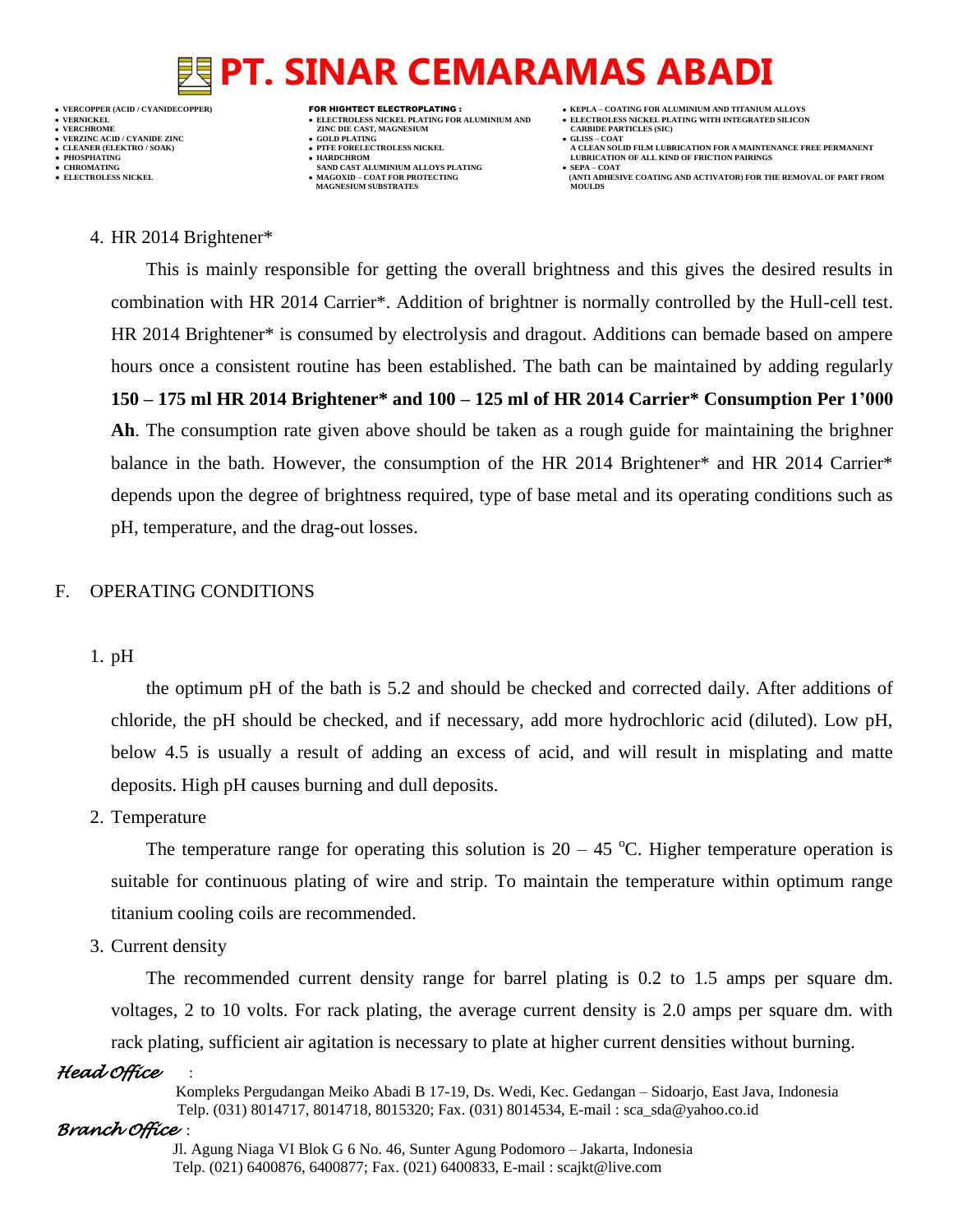**VERNICKEL ELECTROLESS NICKEL PLATING FOR ALUMINIUM AND ELECTROLESS NICKEL PLATING WITH INTEGRATED SILICON VERZINC ACID / CYANIDE ZINC GOLD PLATING GLISS – COAT**

- 
- 

- **VERFORM ZINC DIE CAST, MAGNESIUM CARBIDE PARTICLES (SIC)**<br> **CARBIDE PARTING**
- 
- **PHOSPHATING HARDCHROM LUBRICATION OF ALL KIND OF FRICTION PAIRINGS ● CHROMATING SAND CAST ALUMINIUM ALLOYS PLATING SEPA – COAT MAGNESIUM SUBSTRATES**
- **VERCOPPER (ACID / CYANIDECOPPER)** FOR HIGHTECT ELECTROPLATING :  **KEPLA – COATING FOR ALUMINIUM AND TITANIUM ALLOYS**
	-
- **CLEANER (ELEKTRO / SOAK) PTFE FORELECTROLESS NICKEL A CLEAN SOLID FILM LUBRICATION FOR A MAINTENANCE FREE PERMANENT**
	- **ELECTROLESS AND ACTIVATOR) FOR THE REMOVAL OF PART FROM (ANTI ADHESIVE COATING AND ACTIVATOR) FOR THE REMOVAL OF PART FROM <b>MOULDS**

### 4. Agitation

Agitation for rack plating can be supplied with cathode rod, air or solution circulation via filter pump. For rack plating cathode rods movement should be at a rate of 4 to 10 feet per minute. Low pressure will cause excess foaming but insufficient agitation will result in burning at high current density areas.

### 5. Tanks

Acid resistant plastic lined tanks, such as polypropylene or polyethylene are suitable. Rubber lined tanks are not suitable for bright chloride zinc solution.

6. Filtration

Filtration of this solution is necessary for both barrel and rack installations to remove iron contamination. The filter should have the capacity to turn over the solution 2 to 3 times per hour. The filter should not contain metal parts that will come into contact with the solution. To remove iron hydroxide, a micron filter is recommended.

7. Anodes

The anodes should be 99,99% zinc. When using zinc slabs, and titanium is used for anode hooks. Anode area of a.5 times cathode area or greater, is recommended.

8. Cooling

Cooling coils of titanium or Teflon are recommended. Making the titanium coil slightly anodic is recommended, to avoid under the influence of cathodic current.

# G. SAFETY PRECAUTIONS

HR 2014\* additives and plating solutions are poisonous. Necessary safety precautions should be adhered at all times.

# *Head Office* :

 Kompleks Pergudangan Meiko Abadi B 17-19, Ds. Wedi, Kec. Gedangan – Sidoarjo, East Java, Indonesia Telp. (031) 8014717, 8014718, 8015320; Fax. (031) 8014534, E-mail : sca\_sda@yahoo.co.id

# *Branch Office* :